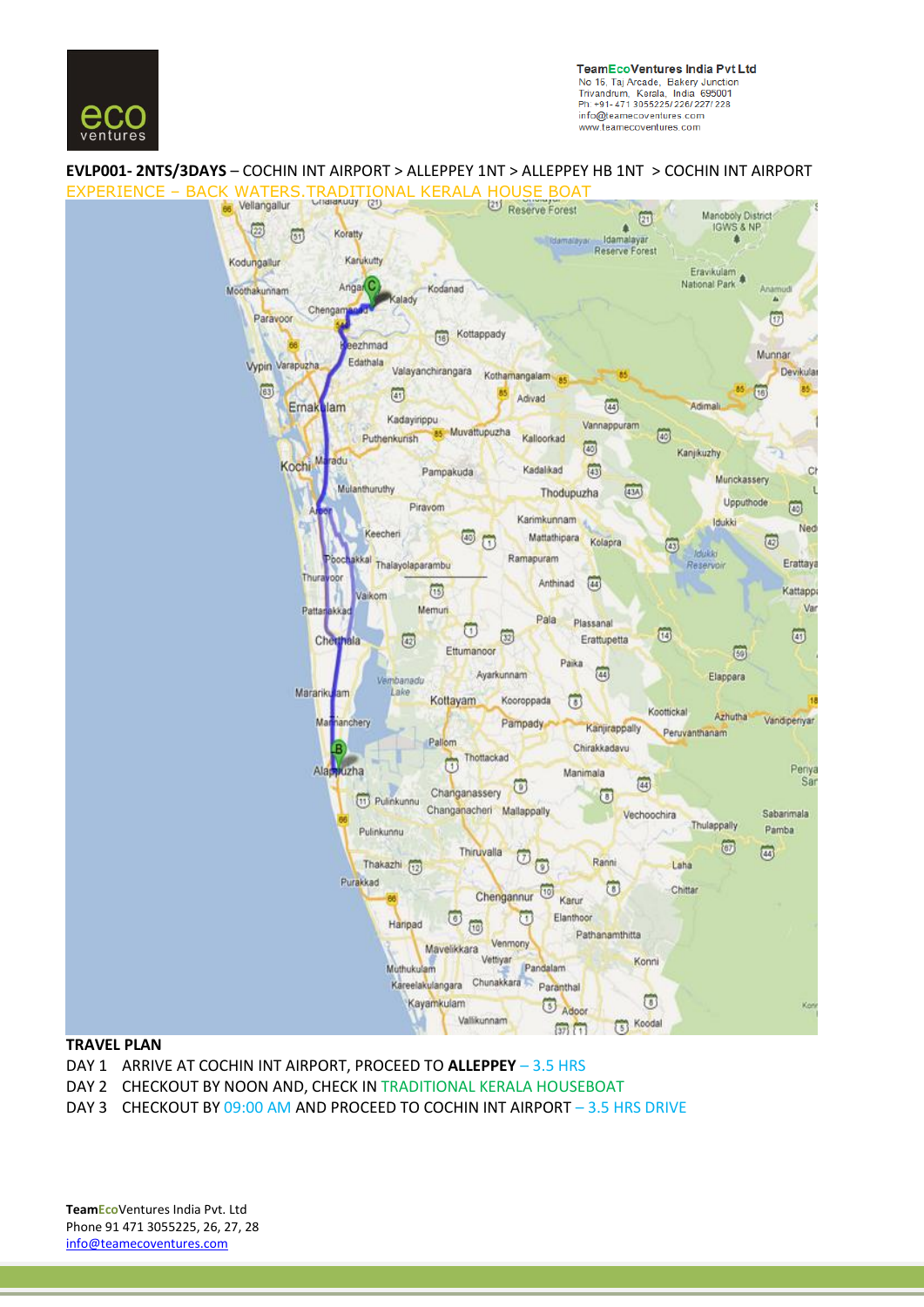

**TeamEcoVentures India Pvt Ltd** No 16, Taj Arcade, Bakery Junction<br>Trivandrum, Kerala, India 695001 Ph: +91-471 3055225/226/227/228 info@teamecoventures.com www.teamecoventures.com

## **ITINERARY DAY 1** ARRIVE AT **COCHIN INT AIRPORT**, PROCEED TO **ALLEPPEY** – 3.5 HRS DRIVE CHECK IN **FEATURED PROPERTY**



Alleppey is one of the most important tourist centers in the state, with a large network of inland canals earning it the sobriquet "Venice of the East". These large networks of canals with spectacular Backwaters, Beaches, Marine products & Coir industry provide Alleppey its lifeline.

A glide in a "Kettuvallam" (a traditionally decorated Houseboat) through the enchanting backwaters of Alleppey is sure to rob your heart. Palm fringed narrow canals winding through the vast expanse of paddy fields and the neat tiny hamlets lined up along either side of the canals are panoramic pictures reflecting the charm of this unique land.

Alleppey is one of the most important tourist centers in the state. A large network of canals provide Alleppey its lifeline. Alleppey was one of the busiest centers of trade in the past with one of the best known ports along the malabar coast. Even today it retains its charm as the centre for Coir carpet industries and prawn farming. Alleppey the ideal headquarters for backwater tourism as well as for visits to the lovely church filled town of Kottayam, and the town of Aranmula, famous for its historic Aranmula Snake Boat Race which is an annual event.

Alleppey is also known for its spectacular snake - boat races held on the second Saturday of August, every year. The Hindu temple, opposite the Indian Coffee House, is worth a look although, as a non-Hindu, you won't be allowed inside.Alleppey has a lengthy but filthy beach. It's a fine example of an elaborately carved wooden South Indian temple somewhat reminiscent of those in Nepal.

#### OVERNIGHT STAY AT ALLEPPEY

# **DAY 2** BREAKFAST SERVED LEISURE AT THE PROPERTY CHECK OUT BY NOON AND CHECK IN **TRADITIONAL KERALA HOUSEBOAT**



CRUISE BEGINS AT 12 NOON CRISE THROUGH VEMBANAD LAKE ALL MEALS SERVED OVERNIGHT STAY IN THE **HOUSE BOAT**